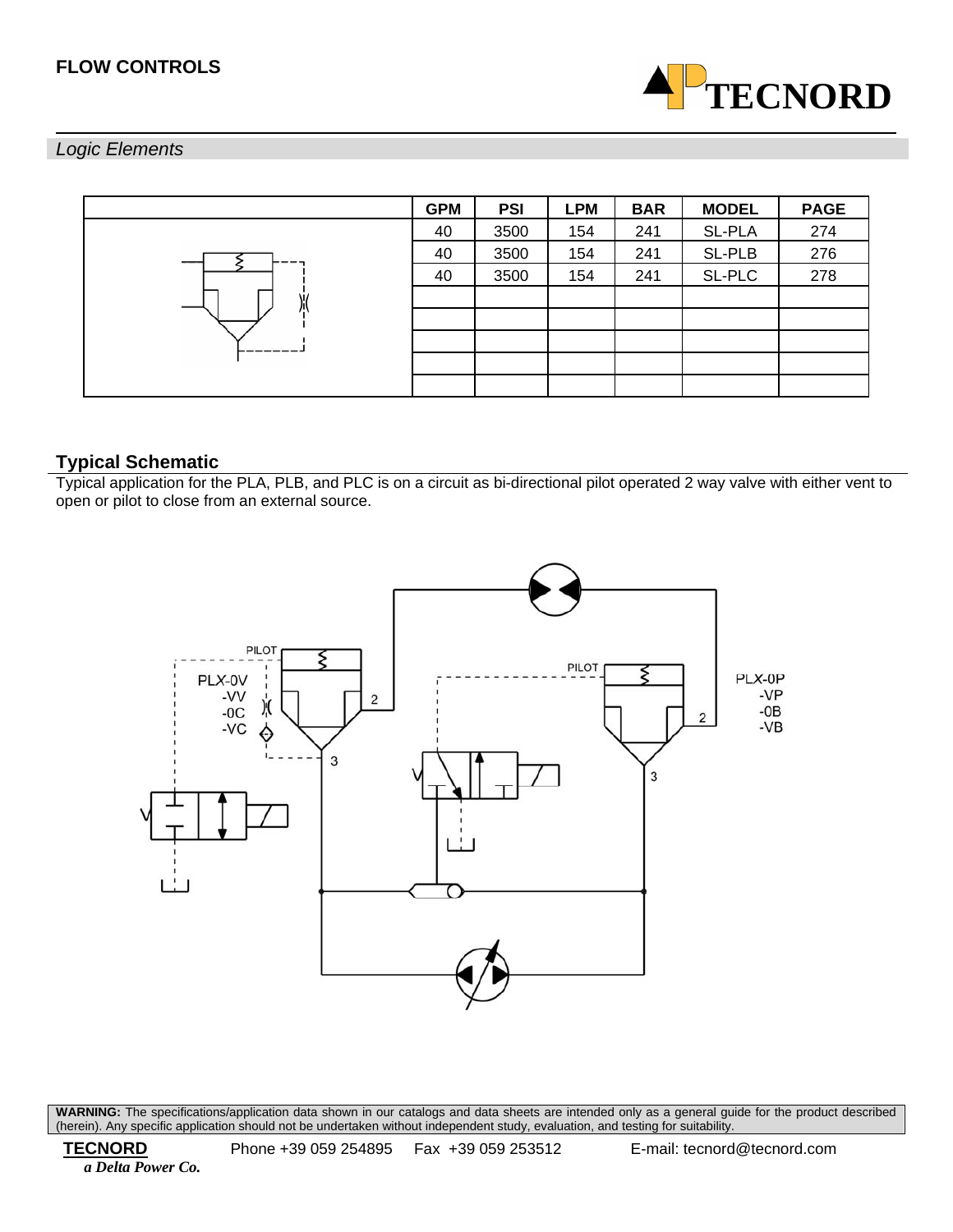

*SL-PLA Super Series, Logic Valve* 

# **DESCRIPTION**

16 size, 1 5/16-12 thread, "Super" series, logic valve

## **OPERATION**

The SL-PLA with an orifice between ports (3) and (1) maintains a constant flow rate from (3) regardless of load pressure changes in the system upstream of (3), or in the pass leg at (2) as long as pressure at (2) is less than (1). Used for basic blocking applications.



### **HYDRAULIC SYMBOL FEATURES**

- Hardened parts for long life.
- Industry common cavity.



For bidirectional applications see SL-PLC. For metering see SL-PCA or SL-PCB.

## **PERFORMANCE**



| Nominal Flow                                | 40 GPM (151 LPM)                                                  |
|---------------------------------------------|-------------------------------------------------------------------|
| <b>Rated Operating Pressure</b>             | 3500 PSI (241 bar)                                                |
| <b>Viscosity Range</b>                      | 36 to 3000 SSU (3 to 647 cSt)                                     |
| Filtration                                  | ISO 18/16/13                                                      |
| Media Operating<br><b>Temperature Range</b> | $-40^{\circ}$ to 250° F (-40° to 120° C)                          |
| Weight                                      | .69 lbs. (.31 kg)                                                 |
| Operating Fluid Media                       | General Purpose Hydraulic Fluid                                   |
| Cartridge Torque<br>Requirements            | 90 ft-lbs. (122 Nm)                                               |
| Cavity                                      | <b>SUPER 3WS</b>                                                  |
| Cavity Form Tool (Finishing)                | 40500021                                                          |
| Seal Kit                                    | 21191409                                                          |
| Seat Ratio                                  | Area of the pilot is 1.2 times the<br>area of the seat at Port 3. |
|                                             |                                                                   |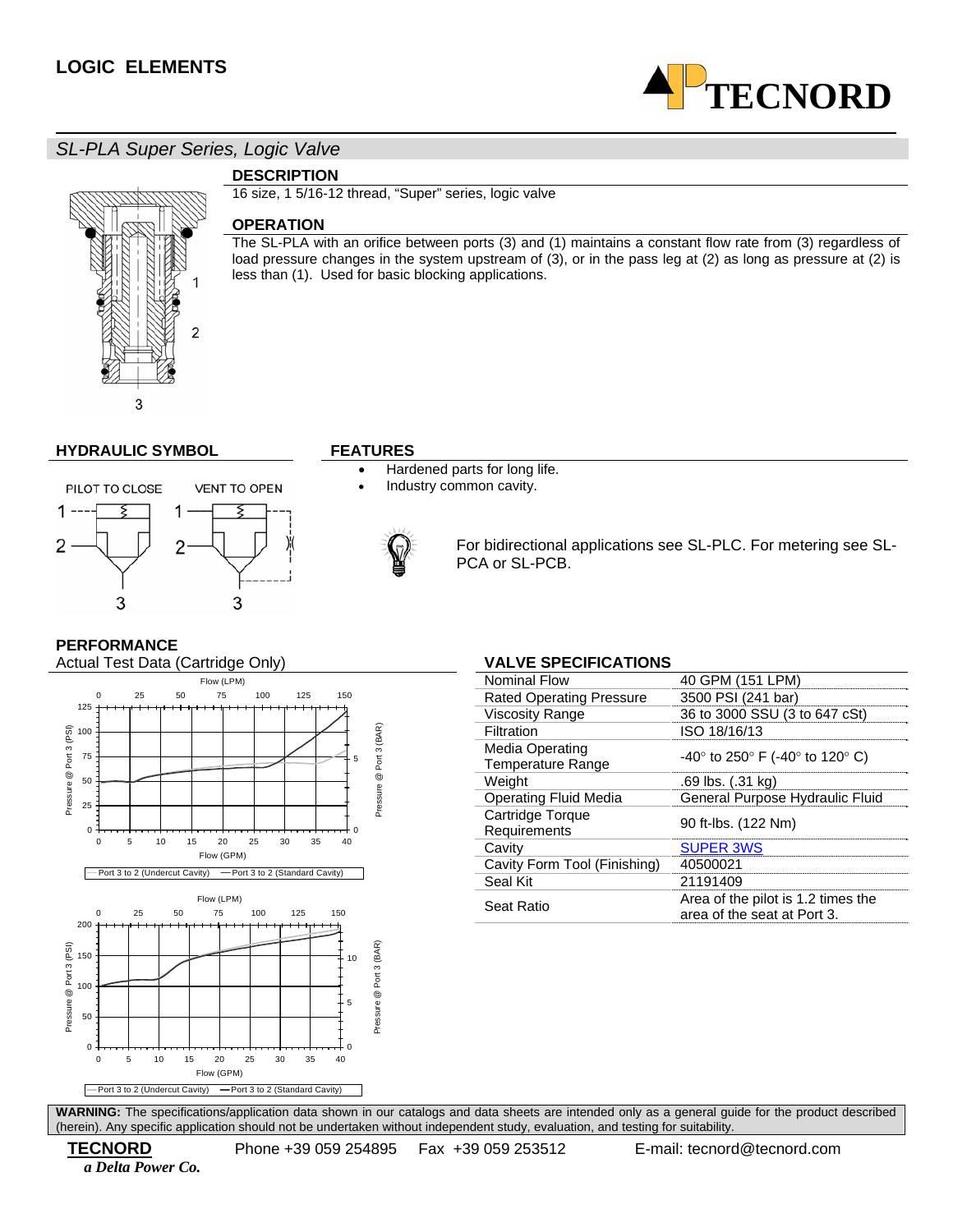# **LOGIC ELEMENTS**

#### **DIMENSIONS**





(for bodies style and sizes see section "Accessories")

#### **ORDERING INFORMATION**

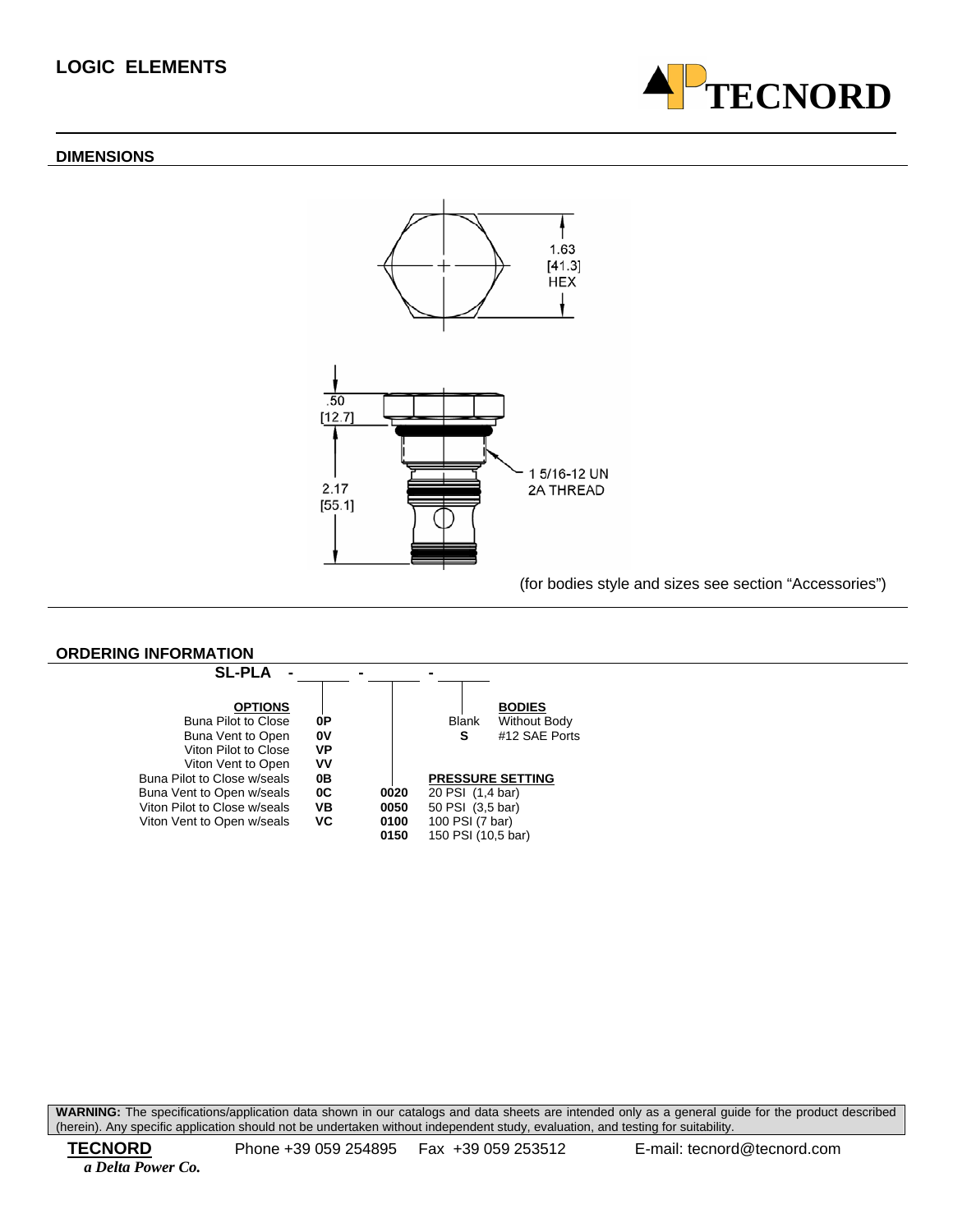

*SL-PLB Super Series, Logic Valve* 

## **DESCRIPTION**

16 size, 1 5/16-12 thread, "Super" series, logic valve

### **OPERATION**

The SL-PLB with an orifice between ports (3) and (1) maintains a constant flow rate from (3) regardless of load pressure changes in the system upstream of (3), or in the pass leg at (2) as long as pressure at (2) is less than (1). Used for basic blocking applications.



- Hardened parts for long life.
- Industry common cavity.



For bidirectional applications see SL-PLC. For metering see SLPCA or SL-PCB.

Viscosity Range 36 to 3000 SSU (3 to 647 cSt)

## **PERFORMANCE**

Actual Test Data (Cartridge Only) **VALVE SPECIFICATIONS** 





#### Media Operating we a Uperatury<br>Temperature Range Temperature Range Weight .69 lbs. (.31 kg)<br>Operating Fluid Media ... General Purpos General Purpose Hydraulic Fluid Cartridge Torque<br>Requirements 90 ft-lbs (122 Nm)

Filtration ISO 18/16/13

Nominal Flow 40 GPM (151 LPM) Rated Operating Pressure 3500 PSI (241 bar)

| Cavity                       | SUPER 3WS                          |
|------------------------------|------------------------------------|
| Cavity Form Tool (Finishing) | 40500021                           |
| Seal Kit                     | 21191409                           |
| Seat Ratio                   | Area of the Pilot is 1.5 times the |
|                              | area of the seat at Port 3         |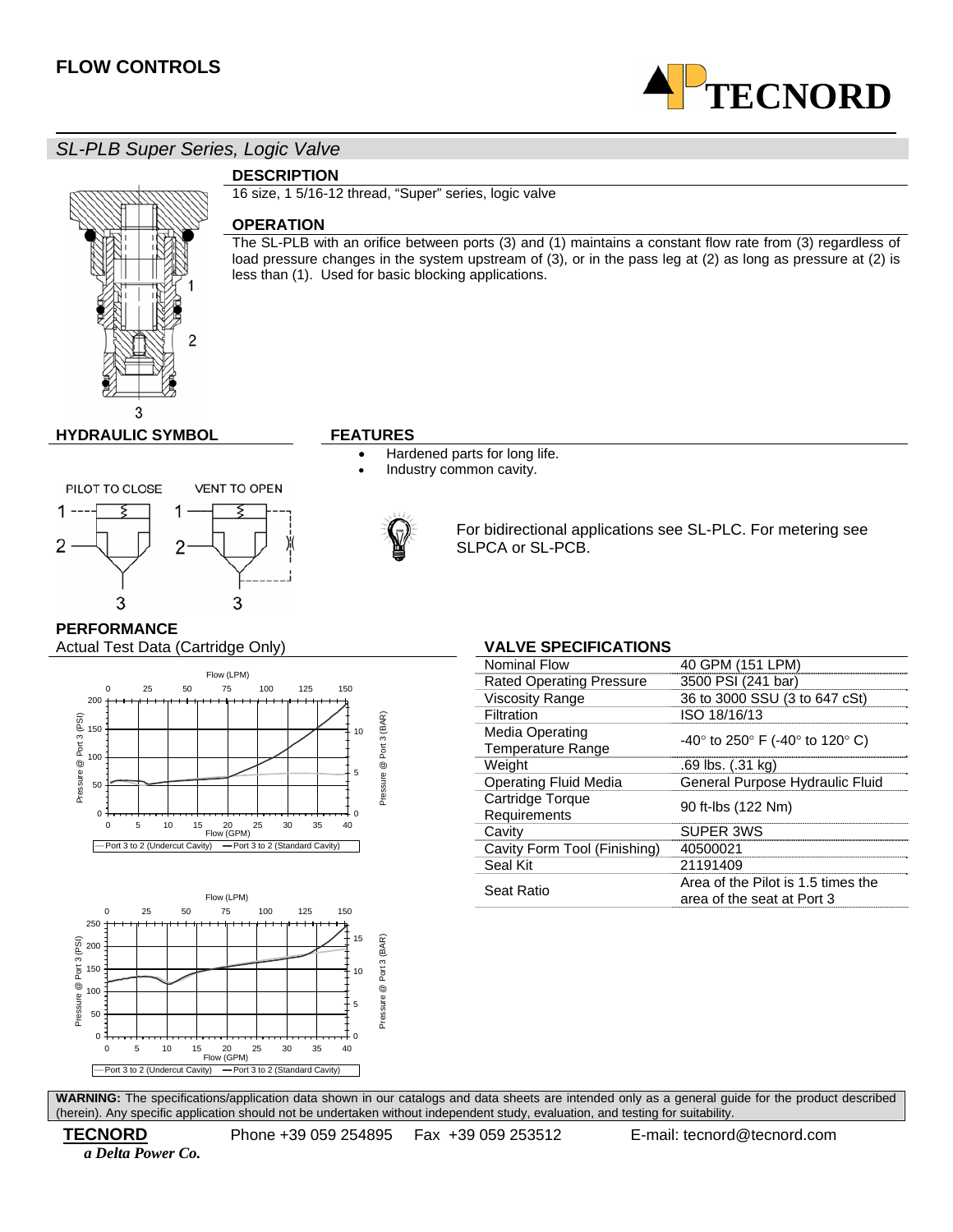# **FLOW CONTROLS**

#### **DIMENSIONS**





(for bodies style and sizes see section "Accessories")

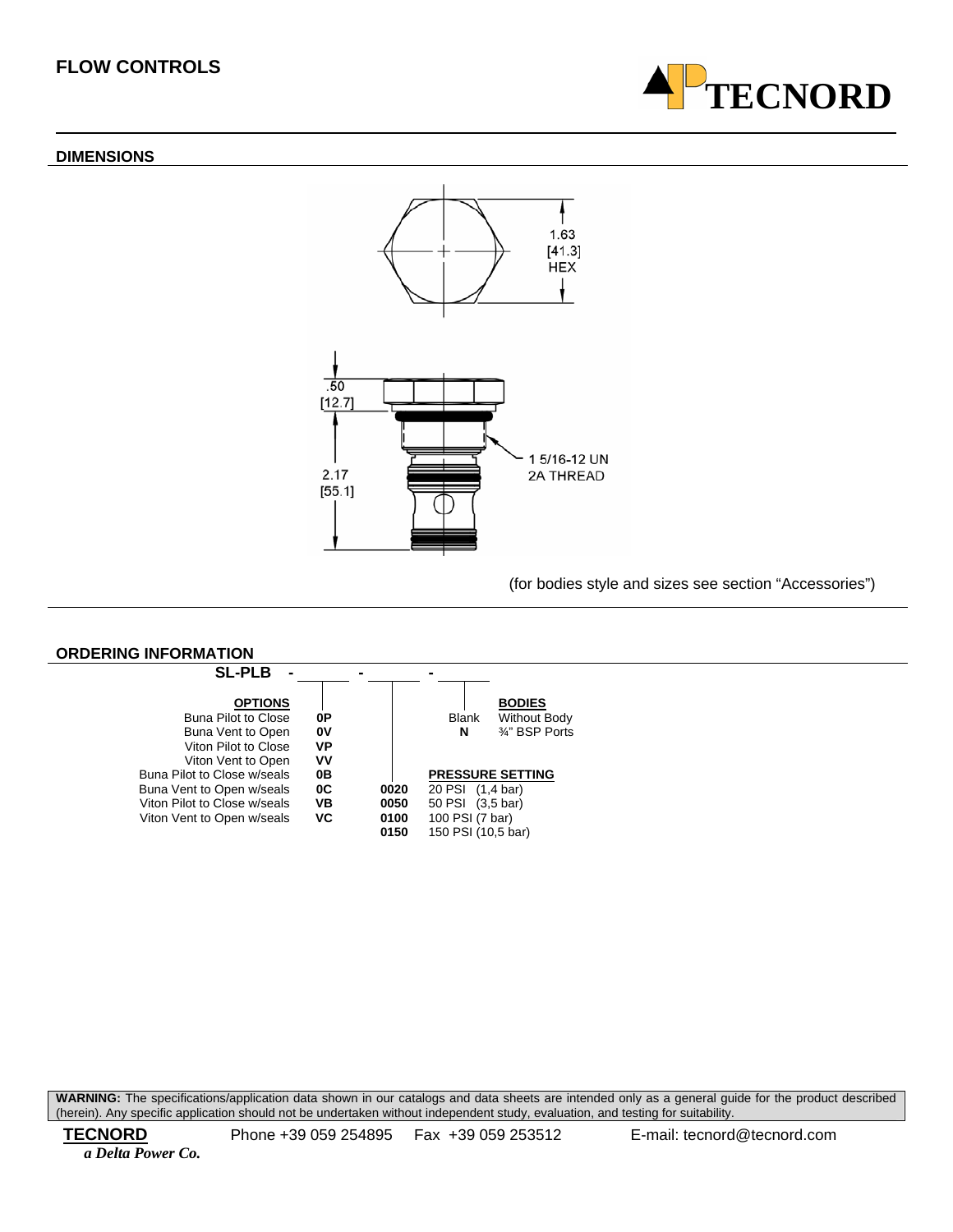

# *SL-PLC Super Series, Logic Valve*

# 2 3

# **DESCRIPTION**

16 size, 1 5/16-12 thread, "Super" series, logic valve

## **OPERATION**

The SL-PLC with an orifice between ports (3) and (1) maintains a constant flow rate from (3) regardless of load pressure changes in the system upstream of (3), or in the pass leg at (2) as long as pressure at (2) is less than (1). Used for basic bidirectional blocking applications.

# **HYDRAULIC SYMBOL FEATURES**

#### PILOT TO CLOSE **VENT TO OPEN** 1 s 1 2 2 3 3

- Hardened parts for long life.
- Industry common cavity.



For metering see SL-PCA or SL-PCB.

# **PERFORMANCE**

Actual Test Data (Cartridge Only) **VALVE SPECIFICATIONS** 





Rated Operating Pressure 3500 PSI (241 bar)

Nominal Flow 40 GPM (151 LPM)

| Viscosity Range                      | 36 to 3000 SSU (3 to 647 cSt)                                  |  |
|--------------------------------------|----------------------------------------------------------------|--|
| Filtration                           | ISO 18/16/13                                                   |  |
| Media Operating<br>Temperature Range | $-40^{\circ}$ to 250° F (-40° to 120° C)                       |  |
| Weight                               | .65 lbs. (.29 kg)                                              |  |
| <b>Operating Fluid Media</b>         | General Purpose Hydraulic Fluid                                |  |
| Cartridge Torque<br>Requirements     | 90 ft-lbs. (122 Nm)                                            |  |
| Cavity                               | SUPER 3WS                                                      |  |
| Cavity Form Tool (Finishing)         | 40500021                                                       |  |
| Seal Kit                             | 21191409                                                       |  |
| Seat Ratio                           | Area of the Pilot is 2 times the area<br>of the seat at Port 3 |  |